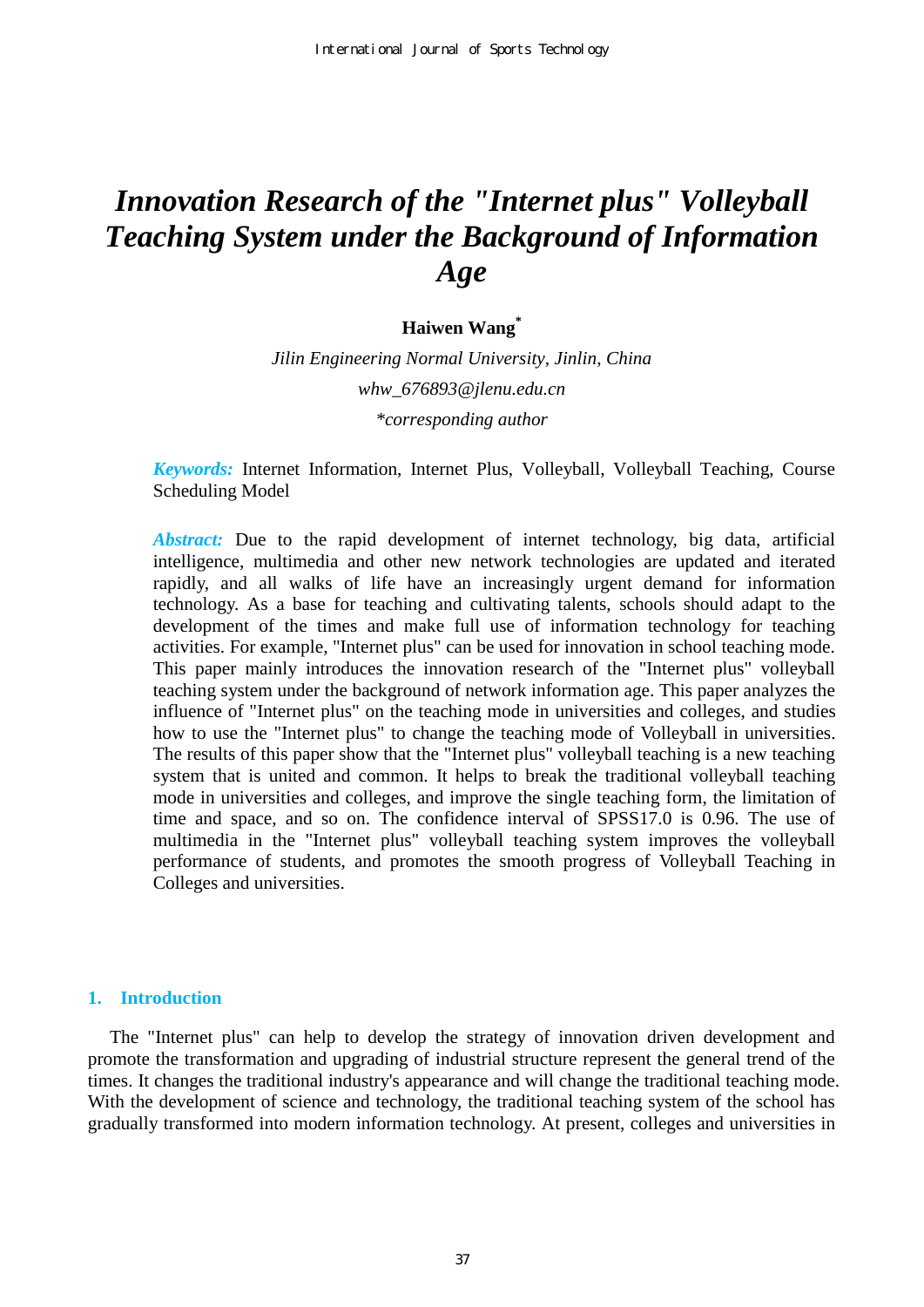China generally have volleyball elective courses in the physical education curriculum arrangement. As far as volleyball teaching in colleges and universities is concerned, volleyball sports technology is difficult and the change law is complex. If college physics teachers simply explain the theoretical knowledge of volleyball, students' understanding of the intrinsic value of volleyball may be biased. Only the combination of theoretical knowledge and practical proof can meet the teaching requirements of volleyball colleges and universities. For example, the change of volleyball tactics and the sense of position cannot be described in theory, but must be completed with specific volleyball practice.

Deren LI thinks that "Internet plus" represents a new social form, providing a broad platform for reform, innovation and development. In view of the continuous integration of the Internet in many fields, "Internet plus" is profoundly changing and affecting all kinds of traditional industries. For example, "Internet plus" has created favorable conditions for converting earth observation and satellite navigation into intelligent real-time geospatial information service. Deren Li suggested that in order to implement continuous, all-weather, all terrain service and for each person's specific purpose, it is necessary to overcome the shortcomings of the existing volleyball teaching system, such as limited area coverage, slow response speed and poor interoperability. In addition, to meet the volleyball teaching service requirements in the era of big data, namely, "Internet plus volleyball teaching", we must establish a service system that is inherent to the school family network. For reference only, for the development of volleyball teaching system, this paper discusses three levels of structure and suggestions for the "Internet plus volleyball teaching" service system. Finally, we recognize the needs of the "Internet plus" volleyball teaching service system, examine the teaching and important supporting technologies. However, the cost of this research method is high [1]. Kim I. used a hybrid approach design, which included qualitative teaching data from a male physical education teacher and quantitative learning data from his 24 eighth graders. In the five days before and after the content knowledge seminar, two kinds of volleyball teaching classes (a total of ¼20 classes) were observed, and each class was recorded and videotaped. Descriptive and continuous comparative analysis methods were used to analyze the data. The results show that after teaching content knowledge, teachers use more oral teaching methods, such as task progress, comprehensive skills practice, small games, and content adaptation and so on. These changes in teaching methods ultimately affect students' classroom performance, participation and cognitive understanding of the content. The results show that there is a stable relationship among teachers, content and students' learning by showing that other elements also change when teachers' content knowledge level changes. Research on teaching related work can guide the development of teachers' professional work, so as to enrich the professional knowledge and professional level of teachers. This method has many processes and is not conducive to the study [2] .Dao SD has developed a new random volleyball course scheduling model for virtual course scheduling system, which is an uncertain scheduling model. Two sub problems, course selection and tutor selection, are completely combined to explore opportunities to improve the efficiency of course selection in the system. Dao SD first gives the explicit mathematical formula of the proposed model, then proposes an innovative method based on Monte Carlo simulation and optimization solver to solve the problem, and then provides a comprehensive case study to prove the effectiveness of the proposed model. However, this research method is more complex, which is not conducive to popularization in colleges and universities [3].

In the volleyball teaching system, the "Internet plus" technology can be combined with various audio-visual forms to complete and achieve the teaching effect. Students can deepen their understanding of volleyball by observing volleyball technology, physical exercise, sports competition and routine training and other related resources. This is conducive to improve the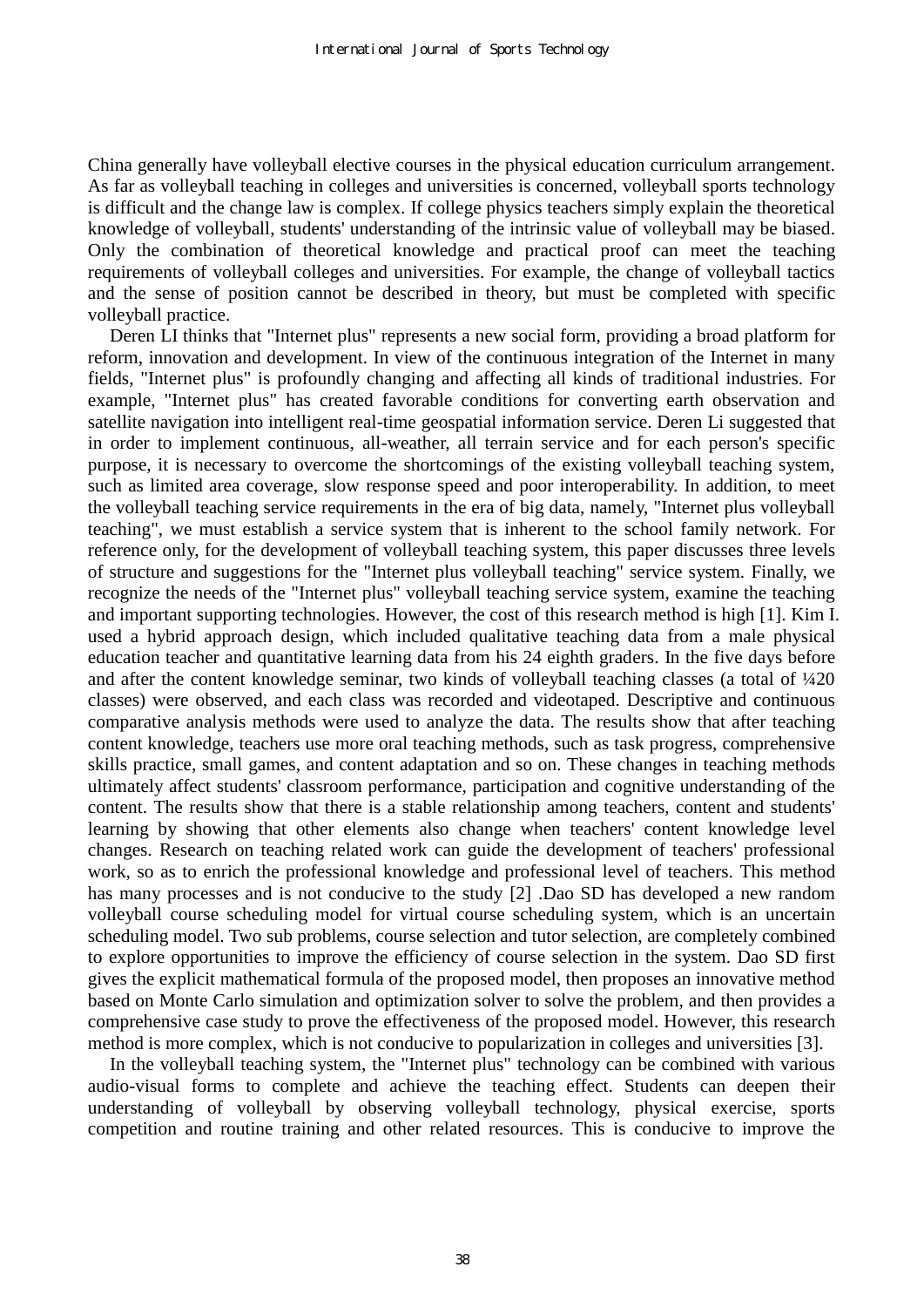efficiency of volleyball teaching in colleges and universities, and can mobilize the enthusiasm of students to learn volleyball.

This paper analyzes the beneficial influence of "Internet plus" on the teaching mode in universities and colleges in the information age. It is concluded that "Internet plus" volleyball is conducive to the development of volleyball teaching system in colleges and universities. The innovation of this paper is: (1) analyze the application of Internet plus in volleyball teaching system in colleges and universities; (2) analyze the application of volleyball teaching and training venues in universities; (3) analyze the application of volleyball thematic learning website in campus network; (4) analyze the application of APP in volleyball teaching system in colleges and universities.

## **2. Innovative Research Methods of "Internet Plus" Volleyball Teaching System under the Background of Network Information Age**

### **2.1 "Internet Plus" in the Era of Internet Information**

"Internet plus" refers to the Internet in the innovation 2 (information age, the knowledge society's innovation form) and the development and creation of a new form of economic and social development driven by innovation 2, the knowledge society. "Internet plus" is the "Internet plus traditional industries". With the development of science and technology, the use of information and Internet platform makes the Internet and traditional industries integrate, and the advantages and characteristics of the Internet create new development opportunities [4]. "Internet plus" uses its own advantages to optimize and upgrade traditional industries, so that traditional industries can adapt to the new development of [5]. "Internet plus" is the further practice of Internet thinking, which promotes the continuous development of economic form, thereby promoting the vitality of social economic entities, and providing a broad network platform for reform and innovation and development. Simply speaking, "Internet plus" refers to the "Internet plus various traditional industries", but this is not a simple addition. But the integration of internet and traditional industries is deepened by using information and communication technology and internet platform [6]. It represents a new social form, giving full play to the optimization and integration role of the internet in the allocation of social resources, in-depth integration of the internet innovative achievements in economic and social fields, and improving the innovation ability and productivity of the whole society; taking the internet as the infrastructure and implementation tool, it forms a broader new mode of economic development [7].



*Figure 1: The Internet plus application process* 

The word "Internet plus" is the core word, and it is the starting point of the "Internet plus"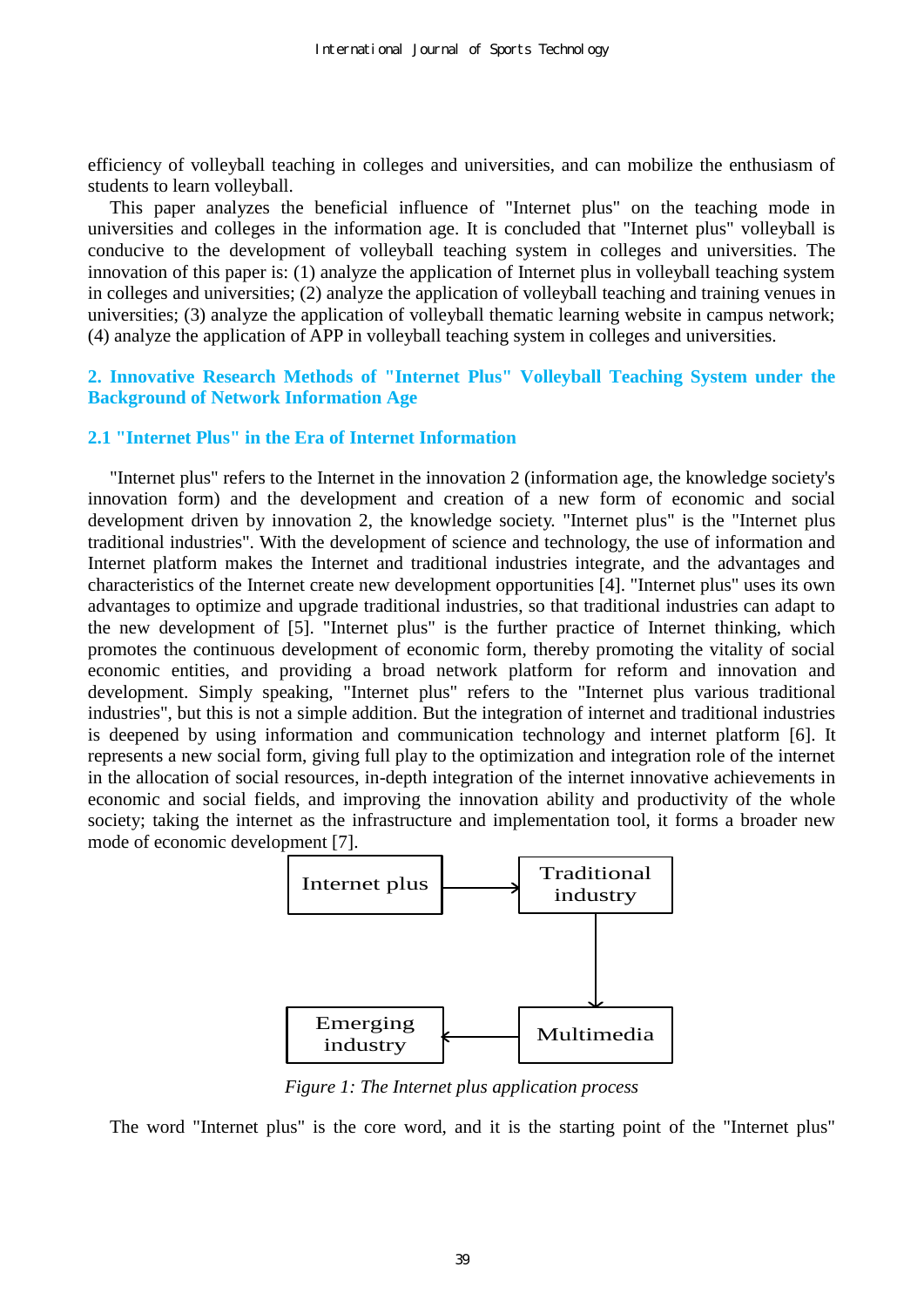project [8]. The "Internet plus" project can be expressed from two levels. On the one hand, the word "Internet" and the symbol "+" in the term "Internet +" can be understood separately [9]. The sign "+" indicates the sign "addition", and indicates addition and union. Thus, the "Internet plus" project covers the traditional industries such as the internet, which is a new project for different industries. The implementation means is the combination and deep integration of internet and traditional industries [10]. On the other hand, the "Internet plus" is a whole, and its profound significance lies in the integration of in traditional industries through the internet [11]. The internet uses network functions, such as openness, equal interaction of traditional industries, and changes the production mode and industrial structure of traditional industries through analysis and integration, so as to enhance the driving force of economic development, improve efficiency, and promote the rapid development of the national economy [12]. The process is shown in Figure 1.

## **2.2 "Internet Plus" Volleyball Teaching Research Method**

#### (1) Literature retrieval

Through the internet data resource website, such as CNKI, Wanfang Data, Du Xiu, SpringerLink and so on, we searched a large number of documents and materials, classified, summarized and analyzed them, providing the first and basic theoretical support for the "Internet plus" volleyball teaching.

(2) Questionnaire survey

The questionnaire is divided into two parts: before and after the implementation. The questionnaire before the implementation mainly raised questions from the aspects of student mobile terminal equipment holding, student exercise habits and network uploading and downloading [13]. Was implemented after the implementation of the questionnaire, and the survey results were mainly conducted from the teaching effect of "Internet plus" volleyball teaching system and mode, and the satisfaction of students on the "Internet plus" teaching mode and other feedback aspects [14].

At the end of the questionnaire survey, the reliability of the questionnaire was tested. For example, the questionnaire survey was conducted again after a few weeks. The correlation coefficient before and after the basic situation and satisfaction of students after class was calculated by SPSS17.0 statistical software. The correlation coefficient was  $r = 0.93$ ,  $P < 0.01$ . The reliability was high, the reliability of the questionnaire results was high, and the questionnaire results met the requirements [15-16].

#### (3) Establishment of course scheduling model

When dealing with the unilateral constraint volleyball course scheduling problem, if it is assumed that students' preference for volleyball course can be fully quantified, it will naturally associate with the auction model of market economy [17]. As an educational resource, volleyball course is auctioned to students through educational administration system, and the degree of preference is reflected by students' bidding behavior. Of course, the price in the auction process is virtual, and the initial capital of each student is basically the same, so as to ensure the fairness of the process [18]. Inspired by the competitive equilibrium from equal incomes (CEEI), Eric Budish proposed a dynamic clearing model in 2009 to solve the unilateral constrained course scheduling problem [19]. The traditional CEEI problem requires participants to have the same original capital and to clear their positions perfectly at the end of the auction [20]. Budish modified the condition of the problem, students no longer have the same initial capital, but there are subtle differences. In this case, the solution with small clearance error can be realized, and the fairness is guaranteed to a certain extent, and the algorithm efficiency is improved [21-22].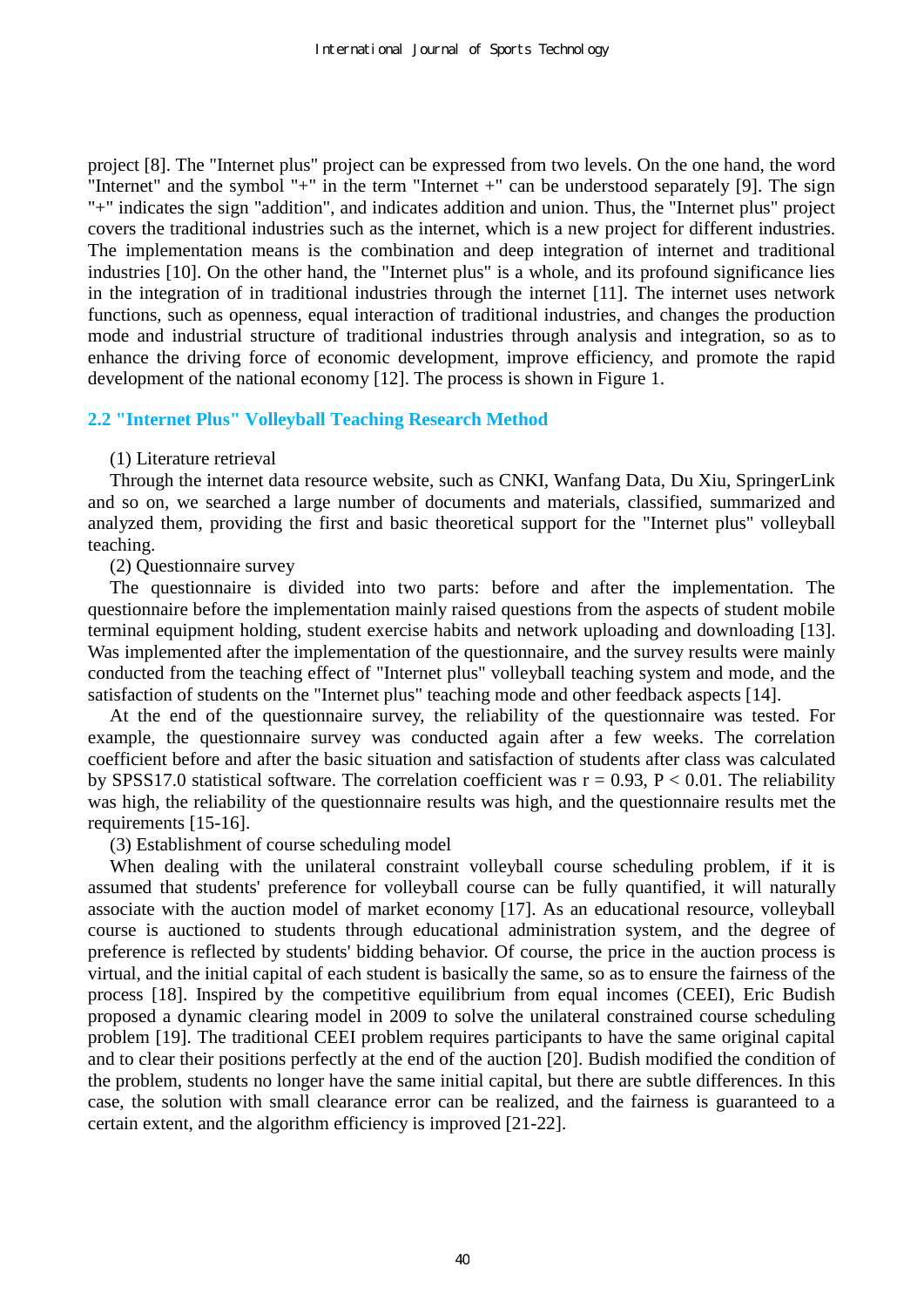Input: students provide personal course preference function, write  $(\hat{u}_i)_{i=1}^N$ , and provide budget  $b_i^*$ for each student<sup>i</sup>,  $b_i^*$  obey the uniform distribution of [1, 1 +  $\beta$ ], and satisfy  $\bigg)$  $\left(\frac{1}{\mathbf{v}}, \frac{1}{\mathbf{v}}\right)$  $\setminus$ ſ  $\overline{a}$  $< \beta \leq$  $k-1$  $\frac{1}{1}$ N  $0 < \beta \le \min\left(\frac{1}{\alpha}\right)$ [23]. Output: complete timetable  $x^*$ , clearance price  $p^*$  and clearance error  $\alpha$ [23]. Output: complete timetable  $x^*$ , clearance price  $p^*$  and clearance error  $\alpha$ . Calculate the

clearance price  $(p_j)_{j=1}^M$ , arrange the class schedule  $(x_i)_{i=1}^N$ , and calculate the student preference function, so as to achieve the most efficient under the condition of cost restriction [24].<br>  $\forall i: x_i = \arg \max_{x^i \in \phi_i} [\hat{u}_i(x_i): \sum_j x_{ij} p_j^* \leq b_i^*]$ 

$$
\forall i: x_{i} = \arg \max_{x^{i} \in \phi_{i}} [\hat{u}_{i}(x_{i}) : \sum_{j} x_{ij} p_{j}^{*} \leq b_{i}^{*}]
$$
\n(1)

Calculation the minimum clearance error  $\alpha$ .

$$
\alpha = \sqrt{\sum_{j} \xi_{j}^{2}}
$$
 (2)

When  $p_j^* > 0$ .

$$
\xi_j = \sum_i x_{ij}^* - q_j \tag{3}
$$

When  $p_j^* < 0$ .

$$
\xi_{j} = \max\left(\sum_{i} x_{ij}^{*} - q_{j}, 0\right)
$$
\n(4)

## **3. Experiment of "Internet Plus" Volleyball Teaching System under the Background of Network Information Age**

The purpose of the "Internet plus" volleyball teaching experiment is to apply the "Internet plus" technology teaching mode to the volleyball course, and verify the effectiveness of the teaching mode through experiments. Through the experimental intervention, volleyball "Internet plus" technology teaching mode is applied to volleyball teaching courses. The teaching effect of volleyball "Internet plus" technology teaching mode and traditional teaching mode on students' Volleyball theoretical knowledge learning, skill learning and learning interest is compared, and the learning situation of "Internet plus" volleyball technology teaching mode is also studied. Satisfaction analysis [25].

#### **3.1 Selection and Test of Experimental Indexes**

According to the final examination standard of volleyball course in colleges and universities, and according to the suggestions of volleyball teachers, the test indexes of volleyball teaching experiment are determined. Before the experiment, the test indexes are special physical fitness index and skill test index. The physical fitness index includes height quality, run-up touch height and shot put, and the skill test index includes the technical evaluation and standard of volleyball practice. After the experiment, the test indexes are skill test index, volleyball theory achievement index and students' learning situation and satisfaction.Here is shown in Table 1: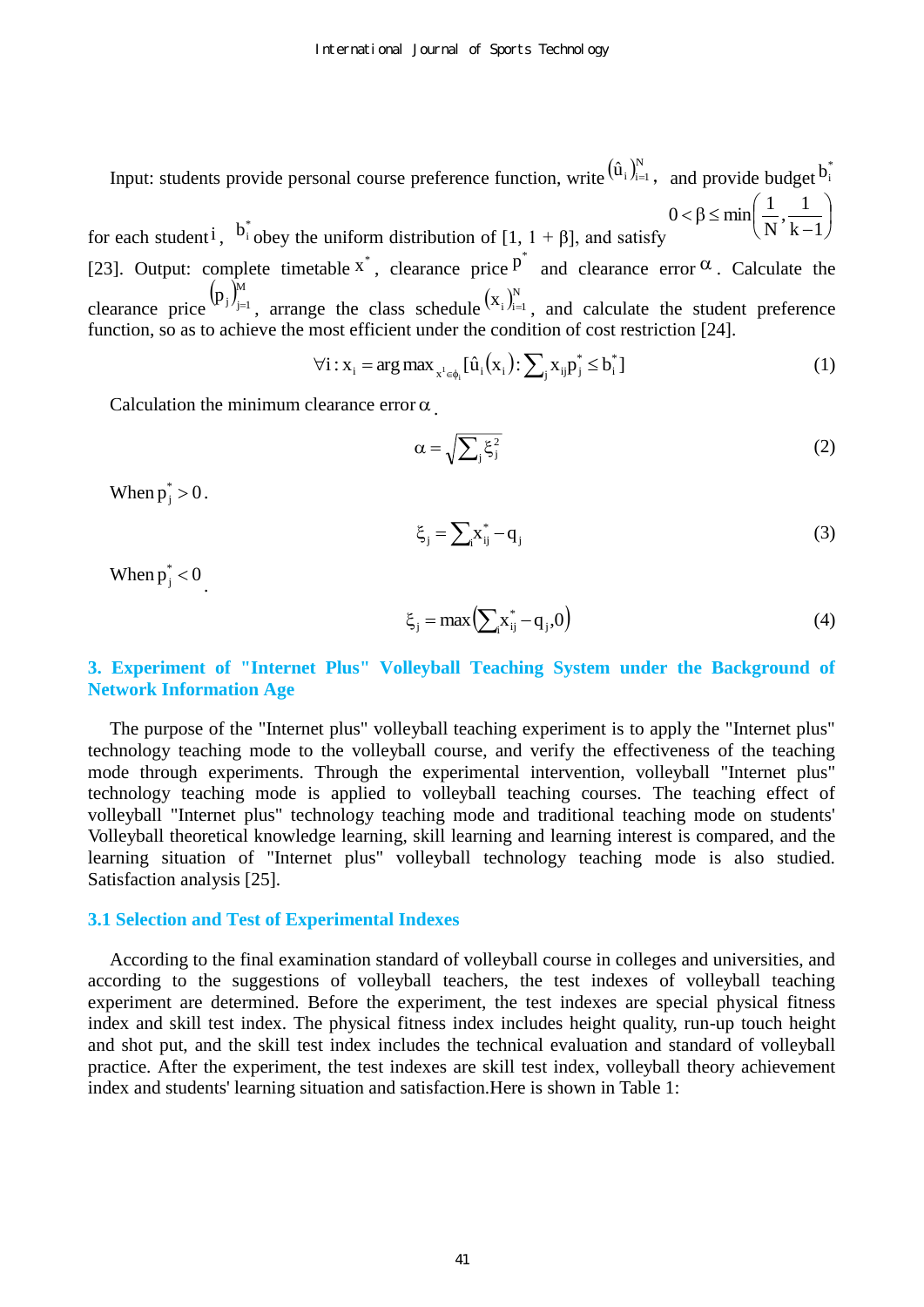| <b>Before the experiment</b> |                                    | After the experiment                             |  |
|------------------------------|------------------------------------|--------------------------------------------------|--|
| Special physical             | Height                             | Special physical fitness index                   |  |
| fitness index                | Run up to touch height             |                                                  |  |
|                              |                                    | Volleyball theoretical achievements              |  |
|                              | Shot put                           |                                                  |  |
| Skill test indicators        | Volleyball technical<br>evaluation | Students' learning situation and<br>satisfaction |  |
|                              | Volleyball up to standard          |                                                  |  |

*Table 1: Experimental test items* 

## **3.2 Setting of Experimental Objects and Control Groups**

Through screening and eliminating the interference factors, the subjects of the experiment were selected as 30 students of volleyball special class and 30 students of Physical Education Department of a certain university. The physical fitness of the two types of students was tested before the experiment. On the basis of equal number of students, the students were divided into two groups, the experimental group was volleyball students, and the other was volleyball elective students According to the group, the test site and time were consistent.

At the same time, the volleyball experimental group and the control group were tested on the special quality index. The data in the table are the final data after eliminating the invalid data, and the invalid data are the data of the students who fail to participate in the pre-test. By using SPSS17.0, the data of height, shot put and run-up touch height of the experimental group and the control group were tested by independent sample t test before the experiment. The confidence interval was 96%. The data results and correlation analysis are shown in Table 2:

|                        | Height(cm) $x \pm s$ | Run up to touch height(m) $x \pm s$ | Shot put(m) $x \pm s$ |
|------------------------|----------------------|-------------------------------------|-----------------------|
| control group $(n=30)$ | $181.46 \pm 6.28$    | $3.15 \pm 0.13$                     | $12.56 \pm 2.79$      |
| study group $(n=30)$   | $178.25 \pm 5.11$    | $3.17 \pm 0.57$                     | $13.71 \pm 2.73$      |
|                        | 0.538                | $-0.282$                            | $-0.857$              |
|                        | 0.530                | 0.783                               | 0.549                 |

*Table 2: Relevant test data* 

Note: there is significant difference when  $p < 0.05$ , but there is no significant difference when  $p >$ 0.05.

## **3.3 Experiment Related Organization Process**

This experiment intervention is mainly reflected in the "Internet plus" volleyball teaching mode, which is mainly used in volleyball teaching. The main part of the teaching mode is the self-learning of volleyball learning webpage before class and the intervention of volleyball learning task list. The experimental group is to learn the volleyball webpage before class and receive the task list. In this paper, we first determine the test indicators before the experiment, select the participants, through preliminary understanding, exclude the group of irrelevant variables that will affect the experiment (there are many people who have the basis of learning volleyball), and finally determine two groups. The special physical fitness and spiking skill level of the subjects before the experiment were tested and randomly divided into experimental group and control group. Statistical analysis of the test results showed that there was no significant difference between the two groups. Then the experimental group adopted the "Internet plus" volleyball technology teaching mode, while the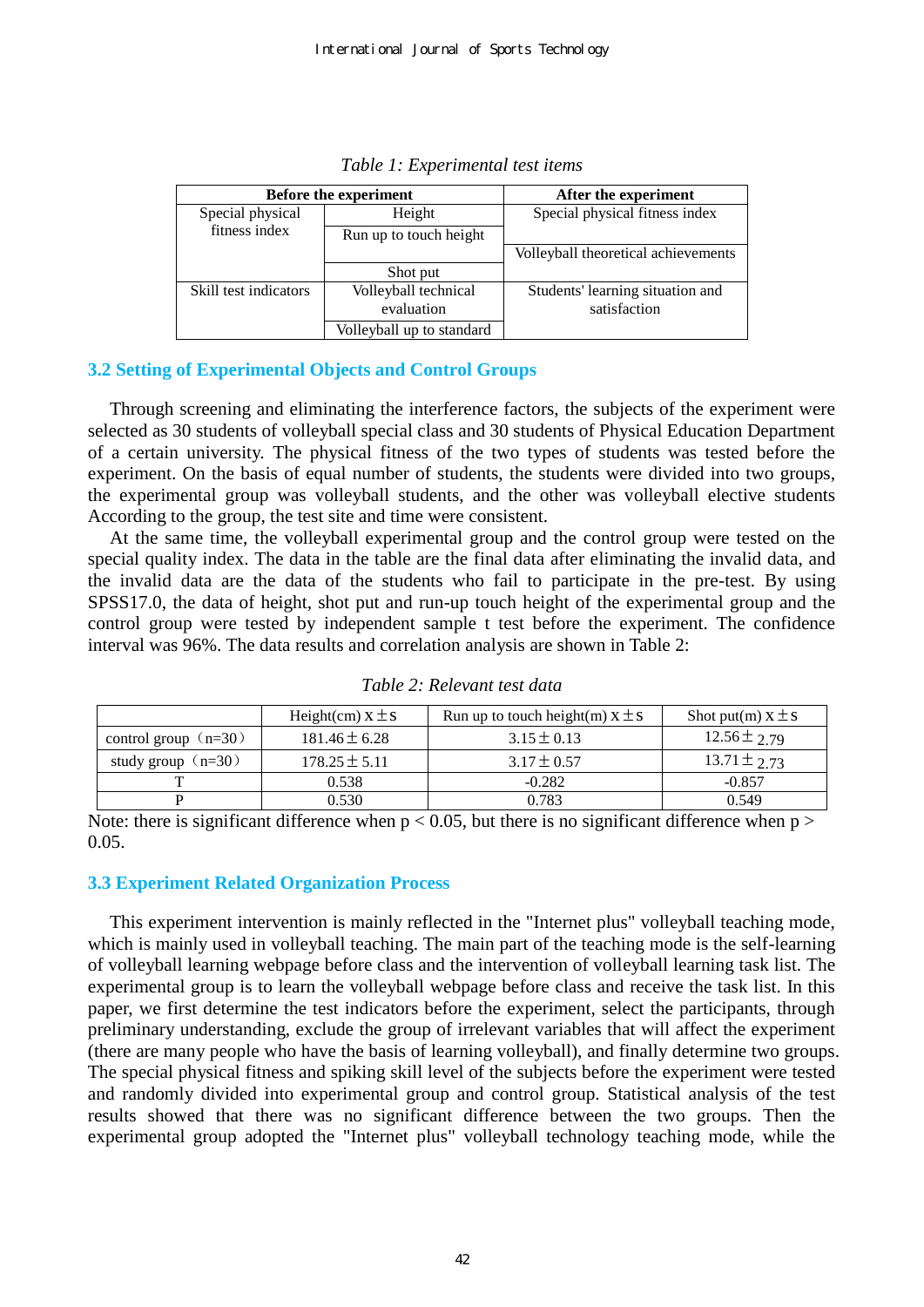control group adopted the traditional teaching mode. At the end of the experiment, the experimental indexes were tested. After eight weeks of experiment, the volleyball skill indexes and volleyball theoretical knowledge indexes were tested in the experimental group and the control group. Finally, the results of the pre test and the post test data are compared and analyzed, and the shortcomings and advantages of the "Internet plus" volleyball technology teaching mode applied in smash skills are found. The difference between the traditional teaching mode and the "Internet plus" volleyball teaching mode is compared. The flow chart is shown in Figure 2:



*Figure 2: Experimental organization process* 

## **4. Innovation Analysis of the Internet Plus Volleyball Teaching System under the Background of Network Information Age**

## **4.1 Analysis of Students' Basic Situation**

As the main body of the "Internet plus" volleyball teaching system, students' basic situation will have a direct impact on the teaching effect of "Internet plus" volleyball. Therefore, the "Internet plus" volleyball teaching mode needs to be designed effectively based on the students' basic conditions. The first thing we need to understand is the students' interest in learning. Strong interest in learning is the driving force to promote students' active learning.

Students' interest in learning will directly affect their learning initiative and enthusiasm. Therefore, the author conducted relevant interviews and surveys on the students. Among them, there are some differences in interest in the "Internet plus" volleyball teaching system between male and female students, as shown in Figure 3: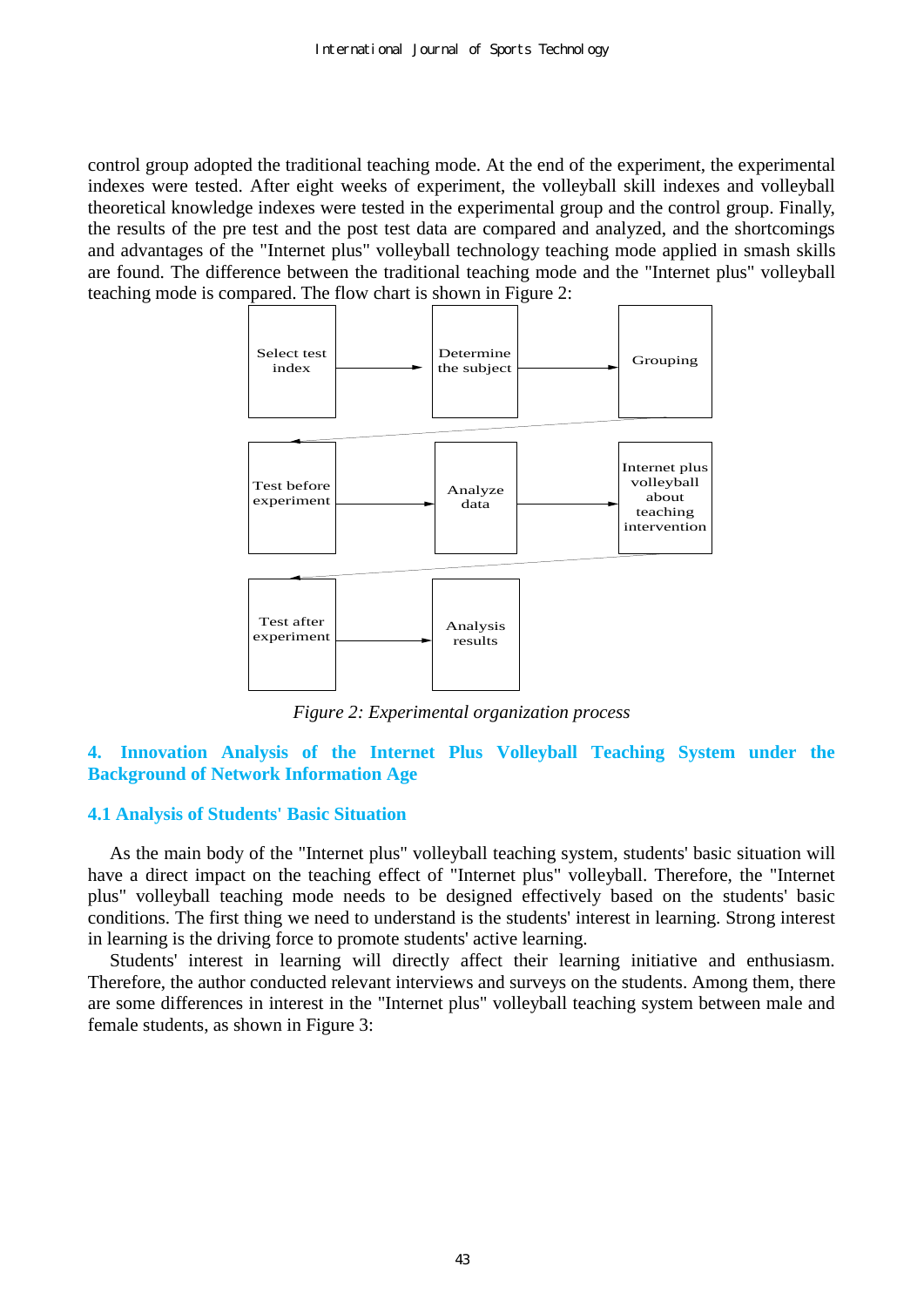

*Figure 3: Students' interest* 

# **4.2 Students' Learning Needs**

Through the investigation of students, the students' preferences for different teaching methods are obtained, as shown in Figure 4. It can be concluded from the figure that the students' favorite teaching method is multimedia courseware, followed by dynamic video teaching and text teaching. A small number of students like audio teaching or other teaching methods. Course wares and textbooks are generally the most direct learning materials for students in the classroom. Multimedia can not only insert the appropriate image, audio and text materials, but also present the teaching content with pictures and texts. As the basic learning materials of students, textbooks, namely text resources, have the characteristics of complete system and strict logic, which is an important way for students to acquire curriculum knowledge. Compared with other resources, text resources can make students calm down to read carefully and deeply understand the knowledge content between the lines; video teaching combines text, sound and image information to dynamically present rich course content, mobilize students' multiple senses and enhance teaching efficiency, so it also attracts many students' interests and preferences. Therefore, the presentation of the "Internet plus" volleyball teaching system should pay attention to the multimedia courseware, dynamic video teaching and the close connection between textbooks, make full use of multimedia courseware, enhance the effectiveness of volleyball teaching, reasonably present video resources, achieve high efficiency in teaching, and break through the traditional volleyball teaching mode in universities.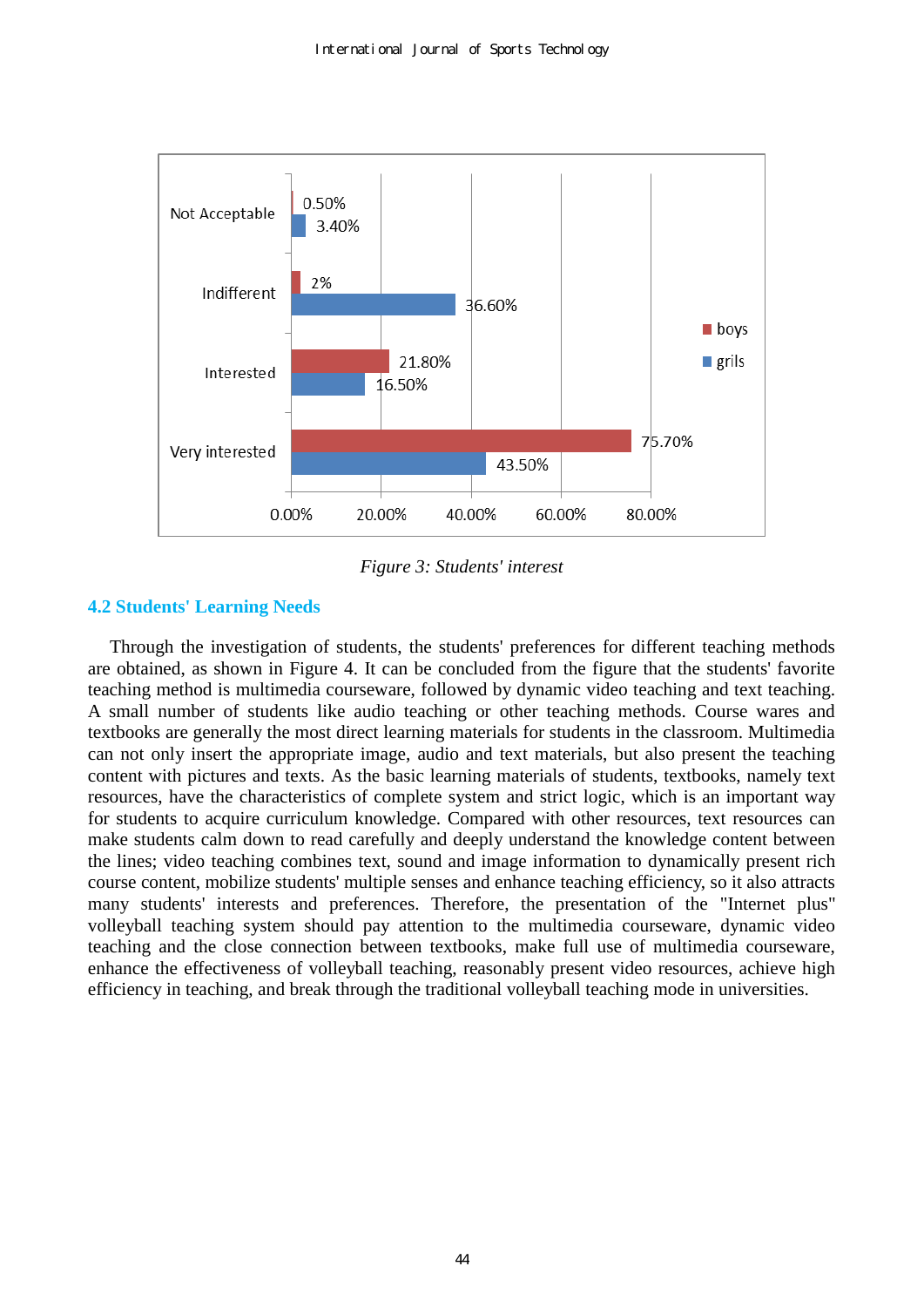

*Figure 4: Students' preference for different teaching methods of Teachers* 

## **4.3 Application of "Internet Plus" Volleyball Teaching in the Era of Network Information Age in Colleges and Universities**

(1) Application of multimedia in college volleyball teaching

The development of multimedia technology and the development of the internet are interrelated. As the background of the internet era, the new technology type integrates text, sound, animation and visual effects and other related functions. In fact, multimedia teaching has existed since ancient times. Teachers have been teaching with the help of text, sound and pictures. However, in the 1980s, the use of a variety of electronic media, such as slide, projection, recording, video and other comprehensive use and classroom teaching, this teaching technology is also known as multimedia combination teaching or audio-visual teaching. Since the 1990s, with the rapid development and popularization of computer technology, multimedia computer has gradually replaced the comprehensive use of various teaching media in the past. Therefore, what we usually call multimedia teaching is the process of teaching activities carried out by using multimedia computers and with the help of pre-made multimedia teaching software. It can also be called computer aided instruction. Multimedia computer aided instruction refers to the use of multimedia computer, comprehensive processing and control of symbols, language, text, sound, graphics, images, images and other media information, according to the teaching requirements, the various elements of multimedia are organically combined and displayed through the screen or projection machine, at the same time, with the cooperation of sound as required, as well as the user and computer The teaching or training process can be completed through the interactive operation between human and computer. It uses computer technology, network technology, communication technology and scientific and standardized management to integrate, integrate and digitize all information resources related to learning, teaching, scientific research, management and life services, so as to form a unified user management, unified resource management and unified authority control. It emphasizes that students can access the campus network and Internet through WiFi at any time to obtain learning resources conveniently. Teachers can use wireless network to check students' learning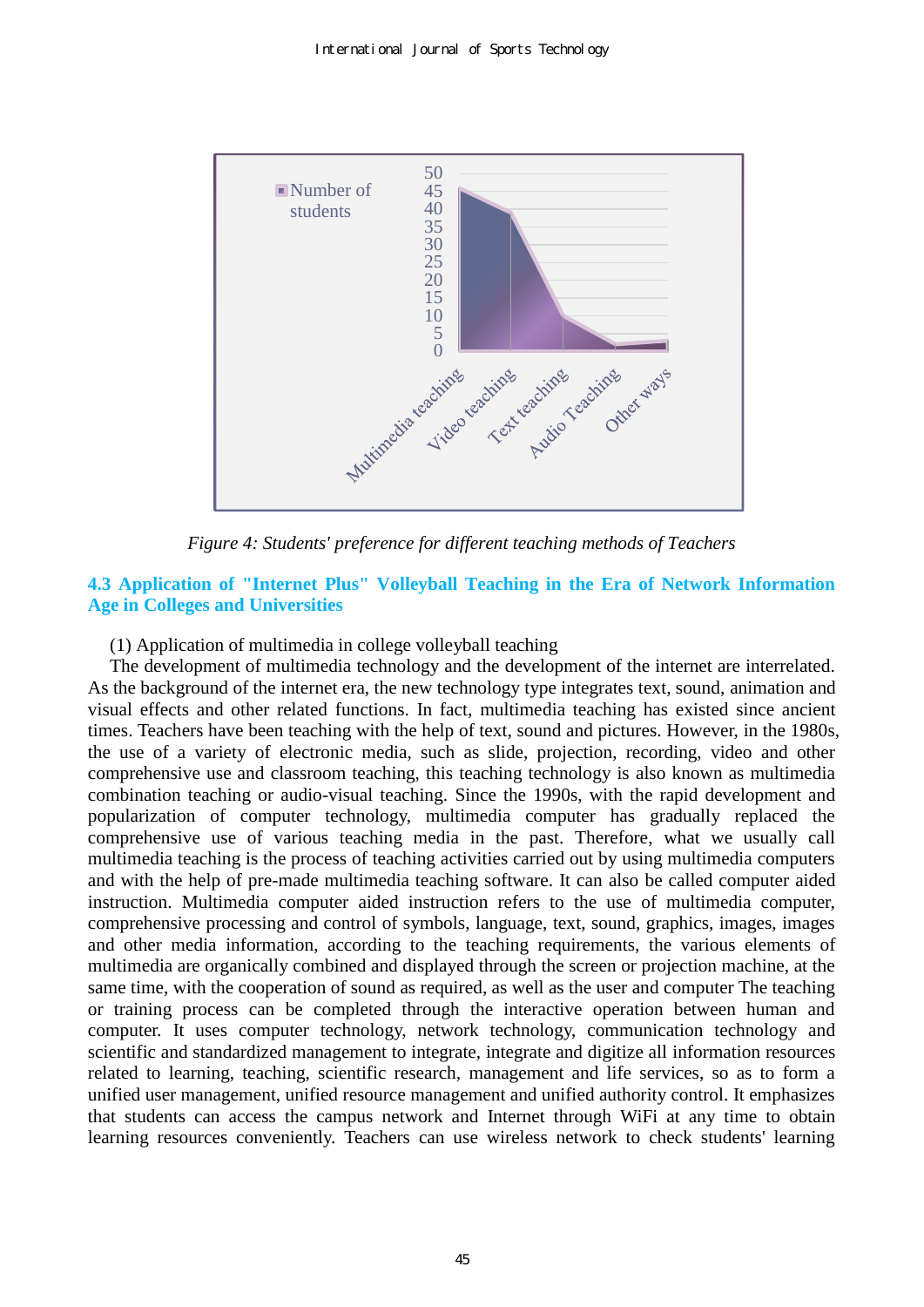situation, complete lesson preparation and carry out scientific research work anytime and anywhere. Its core lies in the implementation of paperless teaching and the extension of wireless network in campus.Through the comprehensive operation to complete high school volleyball class,The application of this technical form in volleyball teaching in colleges and universities can promote the processing of educational information and present teaching multidimensional, integration and interaction, specialization, etc. after the fusion of various characteristics, the presentation rate of teaching information can be comprehensively improved. As far as volleyball teaching in colleges and universities is concerned, volleyball technology is of great significance to volleyball teaching, and the technical difficulty is high and the tactical changes are very complex. If the college physical education teachers simply explain the theoretical knowledge of volleyball, the students' understanding of the intrinsic value of volleyball may have deviation. Only by combining theoretical knowledge with demonstration practice can we realize the requirements of volleyball Teaching in colleges and universities. For example, the change of tactics and the sense of position in volleyball can't be described only by theory, but must be combined with volleyball sport and practice. The emergence of multimedia technology can be combined with a variety of audio-visual forms to achieve audio-visual teaching effect, which is intuitive and understandable. Students can deepen their understanding of volleyball by watching volleyball technology, sports training, sports competition and routine training and other related resources. And then achieve the goal of college volleyball teaching. For example, teachers collect information and network teaching resources from relevant professional websites before class, and use multimedia to familiarize students with volleyball skills and essentials on the way to class. SPSS17.0 was used for paired sample t test before and after the application of multimedia teaching, and the confidence interval was 96%. The change data of students' volleyball technical test results before and after the application of multimedia teaching are shown in Table 3:

| Item               | Group         | Before the experiment | After the experiment | T         | P     |
|--------------------|---------------|-----------------------|----------------------|-----------|-------|
| Skill 1            | control group | $3.15 \pm 0.18$       | $3.14 \pm 0.14$      | $-14.253$ | 0.000 |
| Skill1             | study group   | $2.85 \pm 0.29$       | $3.16 \pm 0.69$      | $-16.326$ | 0.000 |
| Skill <sub>2</sub> | control group | $1.57 \pm 0.34$       | $3.15 \pm 0.18$      | $-15.751$ | 0.000 |
| Skill <sub>2</sub> | study group   | $1.74 \pm 0.49$       | $3.15 \pm 0.18$      | $-9.256$  | 0.000 |
| Up to standard     | control group | $1.68 \pm 2.03$       | $3.15 \pm 0.18$      | $-6.215$  | 0.000 |
| Up to standard     | study group   | $1.81 \pm 2.49$       | $3.15 \pm 0.18$      | $-2.697$  | 0.005 |

*Table 3: Students' Volleyball test results before and after the application of multimedia teaching* 

In order to see the results more intuitively and analyze them, the table is drawn into a column chart, as shown in Figure 5: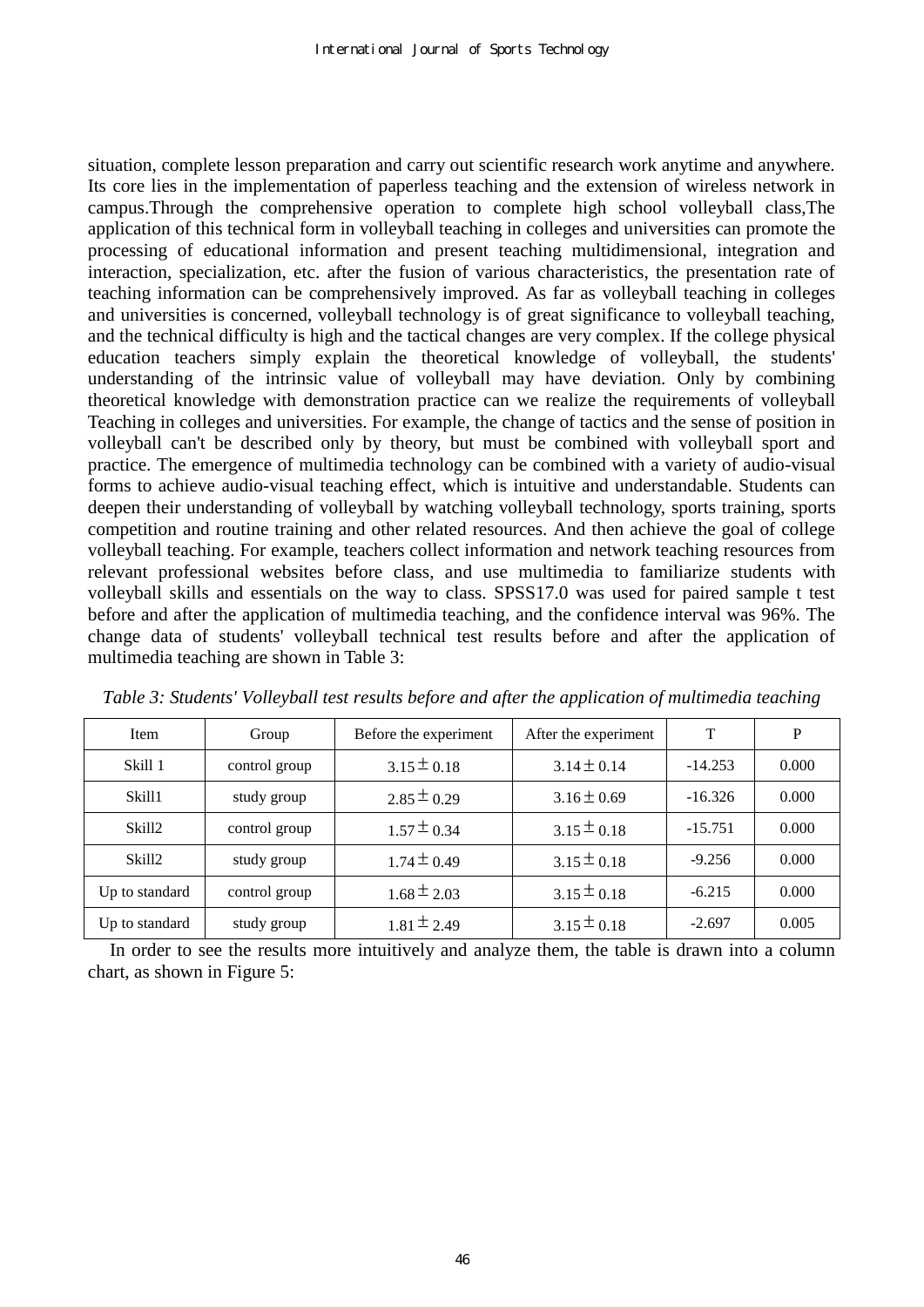

*Figure 5: Students' volleyball test results before and after the application of multimedia teaching* 

(Note: C.G. is control group, S.G. is study group)

(2) Application of information technology in school volleyball venues

Training place is the basis of volleyball teaching development in colleges and universities. With the continuous deepening and development of information technology, volleyball facilities are gradually developing in the direction of informatization and intelligence, such as the construction of automatic control system, automatic office system, intelligent system, network system, access control system and competition information system. But in the construction of college volleyball venues, its main goal is to promote teaching. Using appropriate information technology to equip venues with intelligent system will further improve the problems that may exist in the mutual adaptation of sports venues and modern education. For example, a video recording device is installed in the gymnasium to record the teaching process from various angles. The process of physical education teaching is different from the teaching content of other courses. We can only sum up the experience in practice and find the shortcomings of volleyball. The video recorded by the video monitor can be transmitted to the campus website by teachers, and students can watch it. On the one hand, this method can stimulate the enthusiasm of primary school students to participate in volleyball, so that they can devote themselves to volleyball; on the other hand, it can also provide information for teachers, so that teachers can find out the shortcomings of teaching in students' volleyball, and help teachers constantly improve their teaching methods.

(3) Development of volleyball learning website in colleges and universities

It is a window and platform for the construction of volleyball education in colleges and universities to develop a special college volleyball learning website. Its content should cover all aspects of college volleyball teaching, forming a diversified, three-dimensional, multi-functional network system. The system can include: the design and implementation of volleyball teaching information module, the design and implementation of volleyball teaching plan, summary and feedback teaching evaluation, volleyball related equipment management, monitoring and improvement of physical fitness monitoring system, diagnosis and rehabilitation of primary school students' sports injury. Volleyball education information module, such as scientific selection, technical analysis, scientific training and so on. Organization and management units of off campus activities and volleyball competitions, such as organizing and implementing mass volleyball activities and competitive volleyball activities, and arranging foreign exchange and volleyball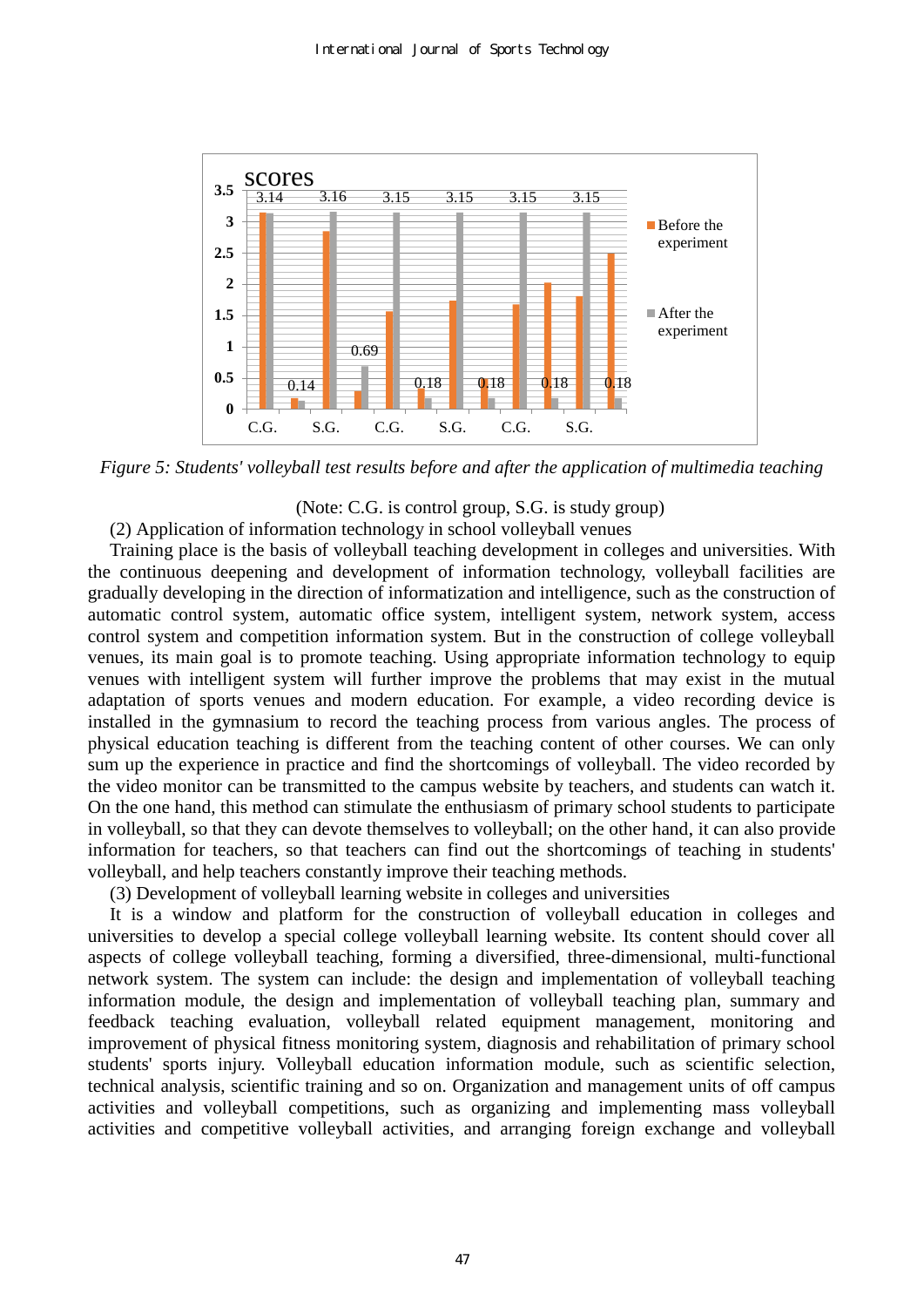cooperation.

(4) Development of "Internet plus" volleyball teaching exclusive APP

In recent years, sports exercise APP is favored by people who love to exercise. The APP for this kind of exercise often has a high download volume, as shown in Figure 6:



*Figure 6: Sports app downloads* 

Colleges and universities can imitate such APP organization technicians to develop a software specially designed for volleyball teaching, conform to the trend of the times, and truly achieve "Internet plus Volleyball".

#### **5. Conclusions**

With the rapid development of computer technology and the continuous expansion of network coverage, it promotes the rapid development of all walks of life. Contemporary college students are in the era of digital economic knowledge, and the society has a growing demand for high-quality talents. "Internet plus" teaching breaks the traditional teaching mode. It takes the convenience of resources, the richness, openness, advanced and sharing of teaching resources, and the advanced nature of teaching ideas change the relationship between teaching methods, teaching methods and teachers and students. The renewal of teaching technology in the field of education will bring about the reform of teaching concepts, and then the teaching form and teaching mode will also enter change. Physical education is a branch of the education industry, which is also of great significance to the development of education. From the current perspective, the physical education teaching mode in China basically stays in the traditional teaching mode, and in the context of the "Internet plus" strategy, it is in line with the emergence of "Internet plus" big data and mobile intelligent terminals. The reform of the physical education teaching mode has become the general trend of the development of physical education teaching. Volleyball course, as the main course of college physical education major curriculum system and the primary choice course of cultural students' physical education elective course, occupies an important position in college physical education and plays an important role in volleyball talent training.

This paper selects the innovation of the Internet plus volleyball teaching system under the background of the internet information age to study. The SPSS17.0 can calculate the confidence interval of 0.96. The way of using multimedia in the "Internet plus" volleyball teaching system can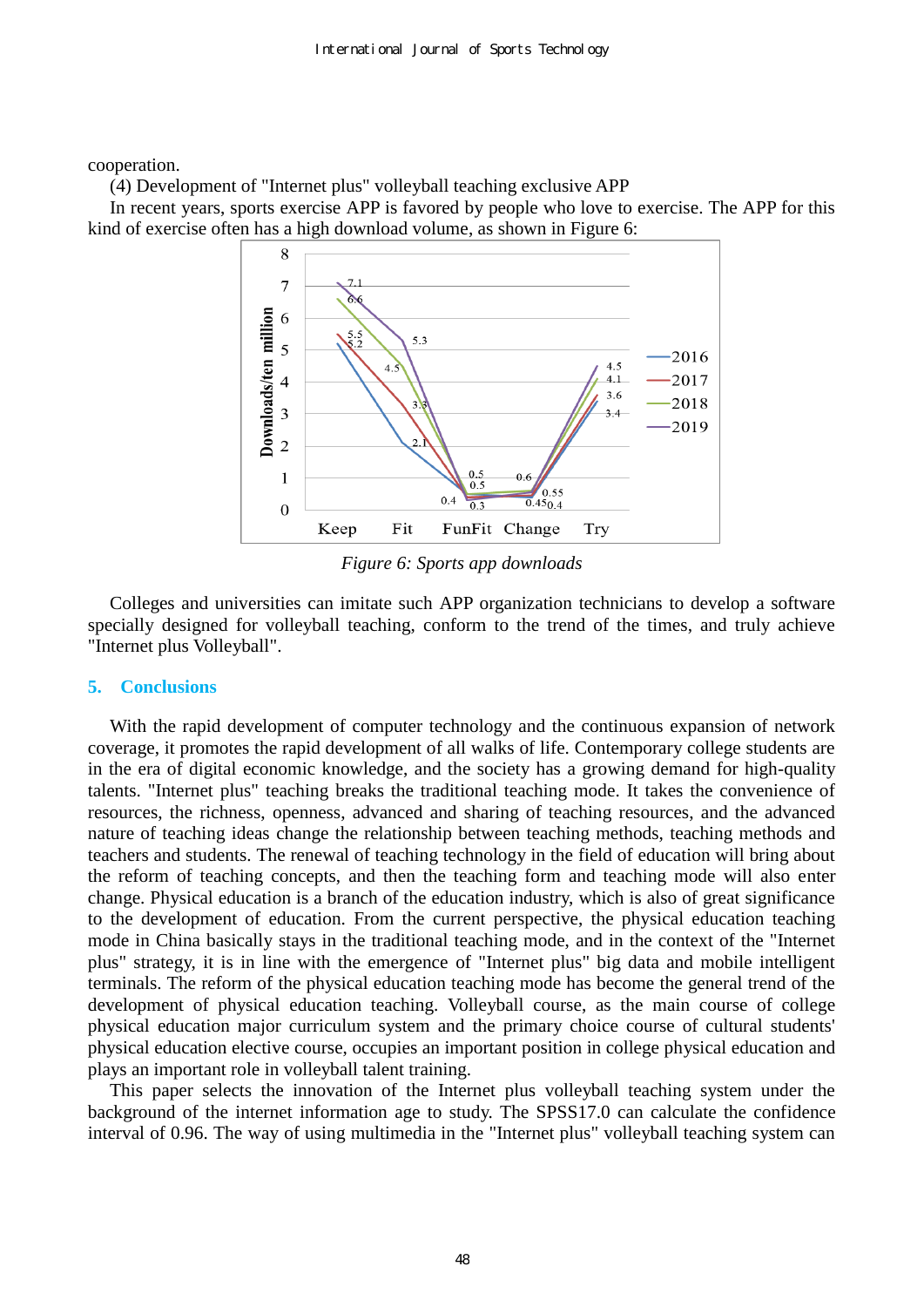improve the volleyball performance of students. Under the background of "Internet plus", "Internet plus" volleyball teaching mode is built, and volleyball technology learning platform established by multimedia information technology, network volleyball learning resources and computer aided tools is operable and effective. "Internet plus" volleyball technology teaching mode applied in volleyball teaching can actively arouse students' enthusiasm and interest in classroom learning, and improve students' ability of explaining and demonstrating and autonomous learning.

By studying "Internet plus" Internet application in volleyball teaching system and establishing volleyball timetable model in colleges and universities, we can conclude that "Internet plus" can be applied in the teaching process, volleyball teaching and training venues in universities, volleyball website development and "Internet plus" volleyball APP development.

#### **References**

- *[1]Deren LI, Xin SHEN, Nengcheng CHEN, Zhifeng XIAO. Space-based information service in Internet Plus Era. Science China (Information Sciences),2017,60(10):229-238.*
- *[2]Kim I. Exploring changes to a teacher's teaching practices and student learning through a volleyball content knowledge workshop. European Physical Education Review, 2016, 22(2):1-18.*
- *[3]Dao S D, Abhary K, Marian R. A Stochastic Production Scheduling Model for VCIM Systems. Intelligent Industrial Systems, 2016, 2(1):85-101.*
- *[4]Zhao Z, Xiong W, Fang J. Impact of Internet plus to China Economy Development. Modern Economy, 2016, 07(9):933-944.*
- *[5]Zhang B, Peng P. Research on the Development of Education Resources for the Internet Plus Universities in the National Health Field. Eurasia Journal of Mathematics ence & Technology Education, 2017, 13(8):5085-5093.*
- *[6]Liu S M, Kim Y. Special issue on internet plus government: New opportunities to solve public problems?. Government Information Quarterly, 2018, 35(1):88-97.*
- *[7]Yang F, Xie P, Xiang B. How to Promote the New Energy Vehicles under China's "Internet plus" Initiative: A Review. Energy and Power Engineering, 2020, 12(5):154-181.*
- *[8]Ding X. "Internet Plus" urban production. Jisuanji Jicheng Zhizao Xitong/computer Integrated Manufacturing Systems Cims, 2018, 24(2):427-443.*
- *[9]Kim I. Exploring changes to a teacher's teaching practices and student learning through a volleyball content knowledge workshop. European Physical Education Review, 2016, 22(2):1-18.*
- *[10]Zhao C. Application Status and Trend of "Internet Plus" Modern Agriculture in China and Abroad. Strategic Study of Chinese Academy of Engineering, 2018, 20(2):50-56.*
- *[11]Wang L, Huang R, Chen Z, et al. The Application of "Internet Plus Nursing Service" Mode under the Epidemic of Novel Coronavirus Pneumonia. Open Journal of Social ences, 2020, 08(5):255-264.*
- *[12]Antonio García-de-Alcaraz a b, Rodrigo Ramírez-Campillo c, Miguel Rivera-Rodríguez d, et al. Analysis of jump load during a volleyball season in terms of player role. Journal of ence and Medicine in Sport, 2020, 23( 10):973-978.*
- *[13]Khitam M, Ay, Mohammad A, et al. The impact of Teaching Program Based on Mental Training on learning The Performance and Accuracy of The Hook Serve in Volleyball. Dirasat: Administrative Sciences, 2019, 4(44):189-203.*
- *[14]Hadi S R, Marhendinata H. Movement Modeling And Learning Formation Through Youtube*